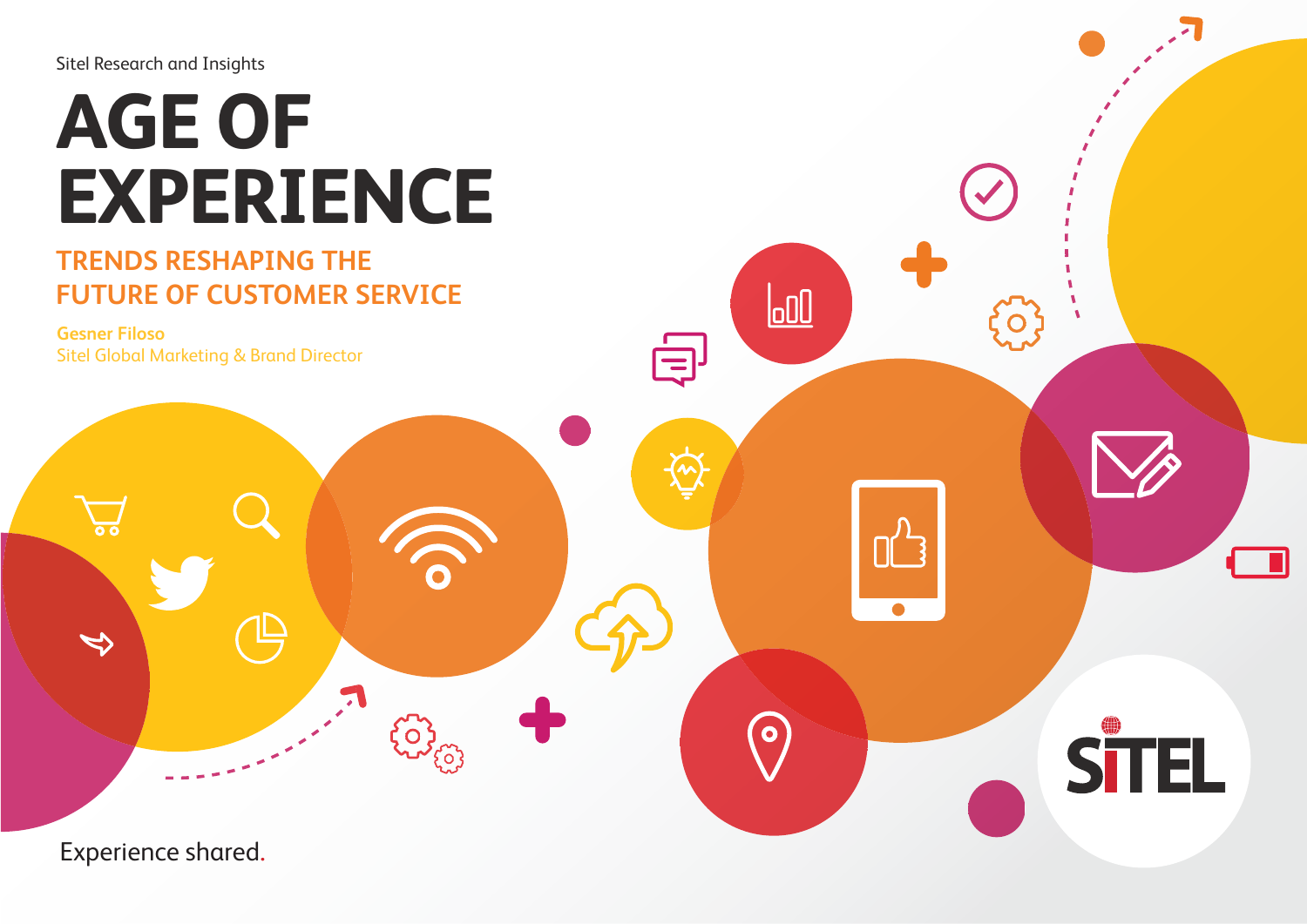#### Sitel Research and Insights

# **AGE OF EXPERIENCE**

### **TRENDS RESHAPING THE FUTURE OF CUSTOMER SERVICE**

**Gesner Filoso** Sitel Global Marketing & Brand Director

This report is the result of collaboration between Sitel's employees and stakeholders from around the globe. Our company is now providing services through more than 61,000 employees in 21 countries on behalf of some of the best known brands in the world in the most diverse number of industries with global solutions that include customer acquisition, customer care, technical support and social media programs.

The question we try to address in this report is: how is the Customer Relations responding in 2015 to continued pressure on cost, expectation for higher quality, rising complexity, and decreasing cycle-time to respond to clients? This report will address the drivers of trends we are observing – evolving channels and customer experience expectations – and will provide insight into methods for addressing the customer relationship evolution.

#### **Who should read this document?**

Customer Care and CRM Professionals, Contact Center and CRM Leaders, Marketing Strategy VP & Directors.

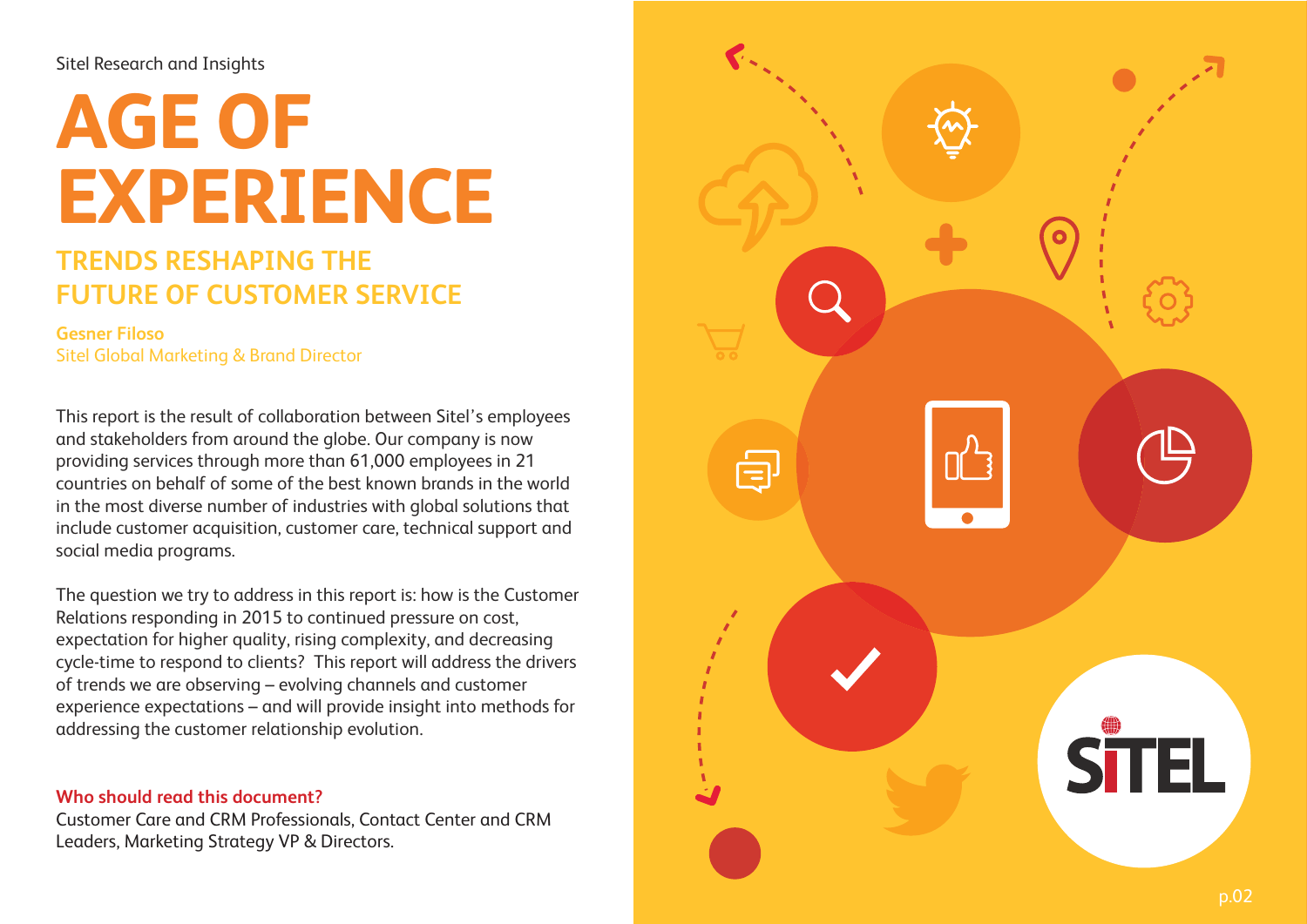*"Today the concept of selling experiences is spreading beyond theaters and theme parks."*

**STEL** 

**THE EXPERIENCE ECONOMY** When 1,500+ consumers were tested under laboratory conditions, more than 60% said they felt their heart rate increase when they thought about receiving great customer service. For more than 50% of those tested, receiving great service triggered the same cerebral reactions as feeling loved<sup>I</sup>.

> The takeaway? When it comes to customer service, it's not about what consumers think, touch points, or contact length. Great service is about feelings, it's about experiences.

And this is not new in our industry. Intuitively, most people recognize the value of a great customer experience. Brands that deliver them are ones that we want to interact with as customers — that we become loyal to, and that we recommend to our friends and family.

Our research and consulting on customer journeys shows that the most important trend is that we have reached the time to stop the philosophical debate about whether investing in the experience of your customers is the right business decision. Almost 70% of companies plan to increase their customer management spend<sup>II</sup> and  $62\%$  of organizations view customer experience provided through customer service as a competitive differentiator<sup>III</sup>.

This isn't a question of beliefs anymore —the solution to broken service delivery chains isn't to focus on touchpoint management. Instead, companies agree on the need to embed customer behaviors and journeys into their strategic and operating models<sup>IV</sup>.

Delivering successful journeys brings about an investment in technology, a truly omnichannel approach, and exploring near adjacent opportunities. But more importantly, it causes an operational and cultural shift that engages the organization across functions and from top to bottom, generating excitement, innovation, and a focus on continuous improvement. Many of the previous year's trends have now been gathered with one single purpose – enhancing customer experience.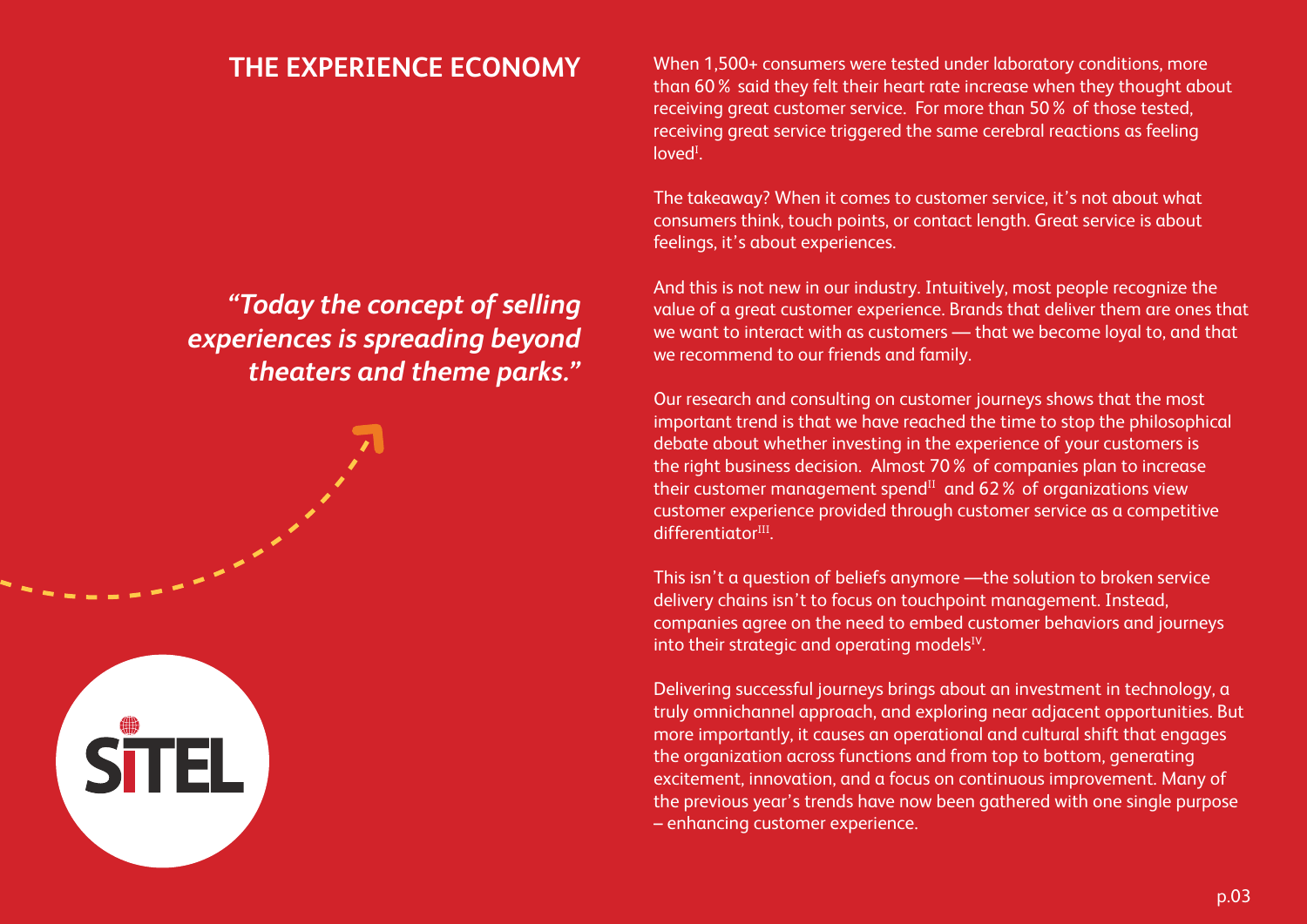## **THE PROGRESSION OF ECONOMIC VALUE**

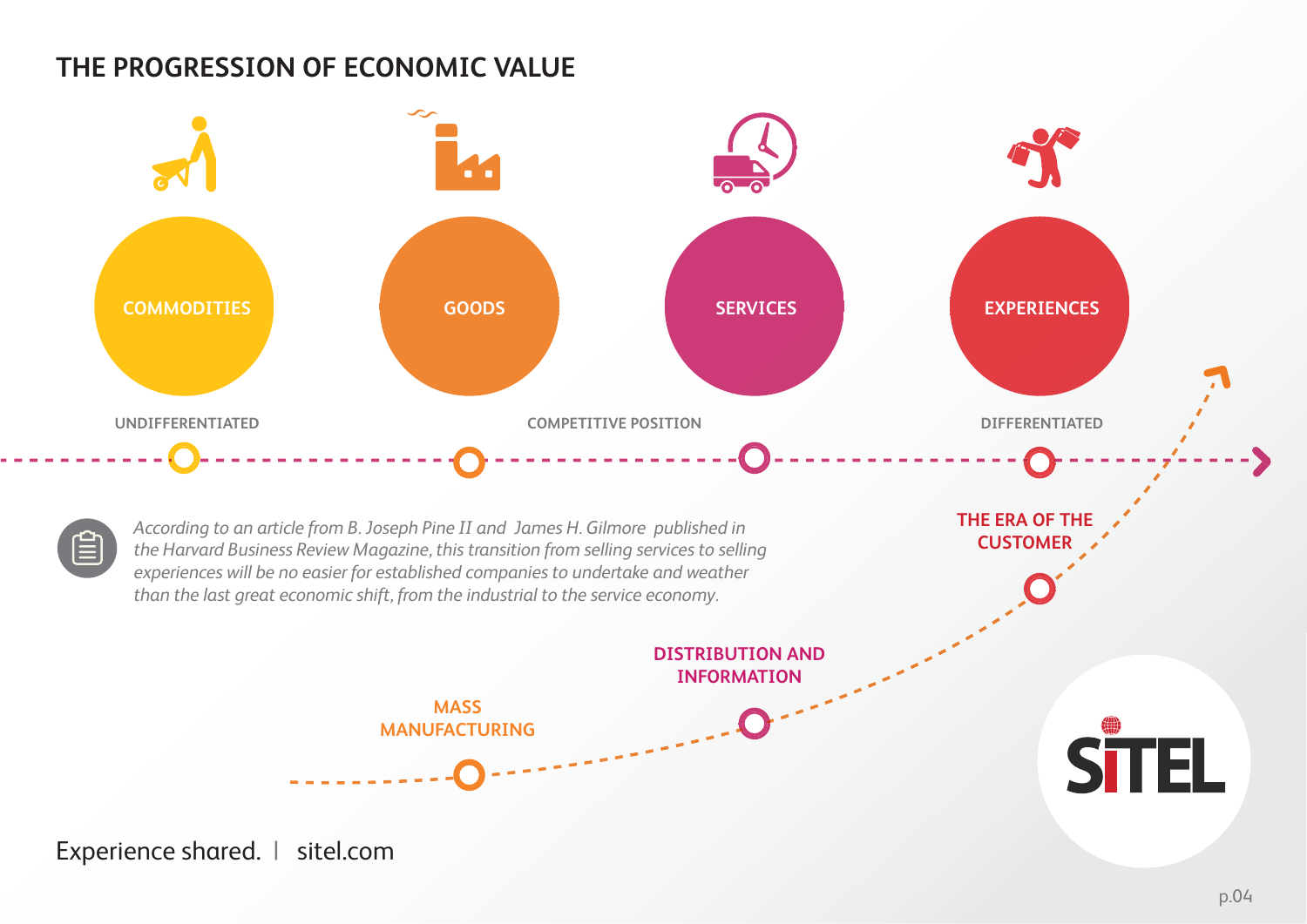In this context, customer services continue to grow in size and strategic importance, creating a need for structured operations and processes and flexible technology to adapt to change.

Of course, these trends offer just a glimpse of THE FUTURE OF CUSTOMER SERVICE, not the entire picture. But they're manifestations of the shifting consumer expectation, technology movements, ideas, and outcomes that will redefine great service in 2015 and beyond.

#### **Technology & Innovation**

The customer experience center of the future will be a confluence of the cloud, hardware innovation, shorter release cycles, and IT's alignment with the experience journey.

As human lives become increasingly entrenched and interconnected with the solutions, the consumer demand for simplified service and support will continue to increase exponentially.

#### **Customer Service Operations**

What will the operations of the future look like? What roles will third-party providers, continuous improvement and remote management tools play?

#### **Employee Management**

Explore the future of employment, including acquiring and retaining talent and performance management, gamification, and what it will mean to be an employee of tomorrow's customer service.

#### **Global Sourcing**

How will our industry change by 2020? What is the real cost-benefit of a multi-sourcing model? Can a multi-sourcing strategy protect customer experience? What role will Work@Home play in the new environment?

#### **TABLE OF CONTENTS**

#### **TECHNOLOGY & INNOVATION**  P.06

Info-sense, connected experience ecosystem, mobility, face time, any time, winds of cloud, social media

#### **CUSTOMER SERVICE OPERATIONS** P.12

Customer effort, proactive customer service, Customer experience is moving to recentralization, self-support

#### **EMPLOYEE MANAGEMENT** P.15

Analytics & workforce intelligence, generational shift, gamification

#### **GLOBAL SOURCING** P.19

Automation-enabled self-service, offshore, nearshore, home based agents



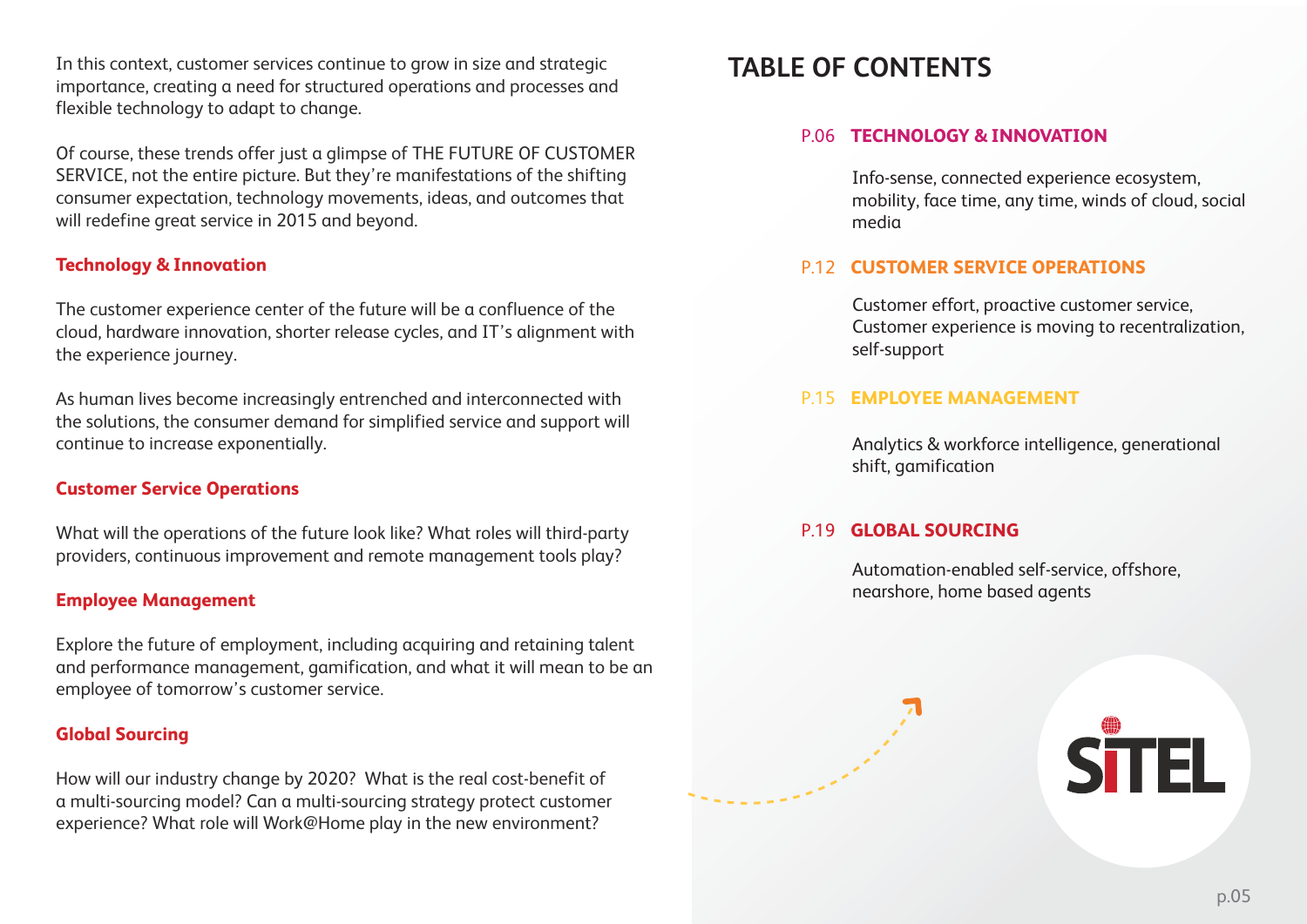## **AGE OF EXPERIENCE**

**TRENDS RESHAPING THE FUTURE OF CUSTOMER SERVICE**



**TECHNOLOGY & INNOVATION** One of the biggest changes to affect the contact center has been the shift in control from organization to consumer. This transition is fueled by the ways that interactions are handled and the increased reach and influence of the customer voice. Empowered by the continually growing number of faster and more dynamic web and mobile channels, consumers are more interconnected and freely share their experiences with businesses than ever before. The increase in customers' control of their experience will continue to challenge the processes, organizational structures, and systems that companies have put in place to communicate with customers, and will require a change in corporate mindsets as well.

> Consumers prefer word-of-mouth and distrust corporate communications; more than 70% trust online reviews, while less than 14% trust advertising. This communication evolution has served to not only increase consumer expectation, but contact management complexity as well. Since customers expect a consistent level of service from an organization at any given time, regardless of their initial point of entry, companies need to provide a holistic view of the customer across all divisions, business areas, and even branches. Companies must be at the right place, at the right time, on the right channel.

Here are some of the top trends that customer service leaders need to understand and address in order to stay competitive and deliver a great customer experience.

#### **Info-sense**

Customers are demanding new levels of quality experiences, based on the technology available. In 2014, 36  $\frac{1}{2}$  XX of global consumers were willing to share their current location with retailers via GPS – that's almost double the number in 2013. With the evolution of Big Data initiatives and new technologies, consumers will increasingly expect the use of real-time data to shape and enhance the service they receive.

#### **Connected Experience Ecosystem**

On other hand, the Internet of Connected Products (IoCP) is enabling digital connectivity among companies' customers, partners, and employees.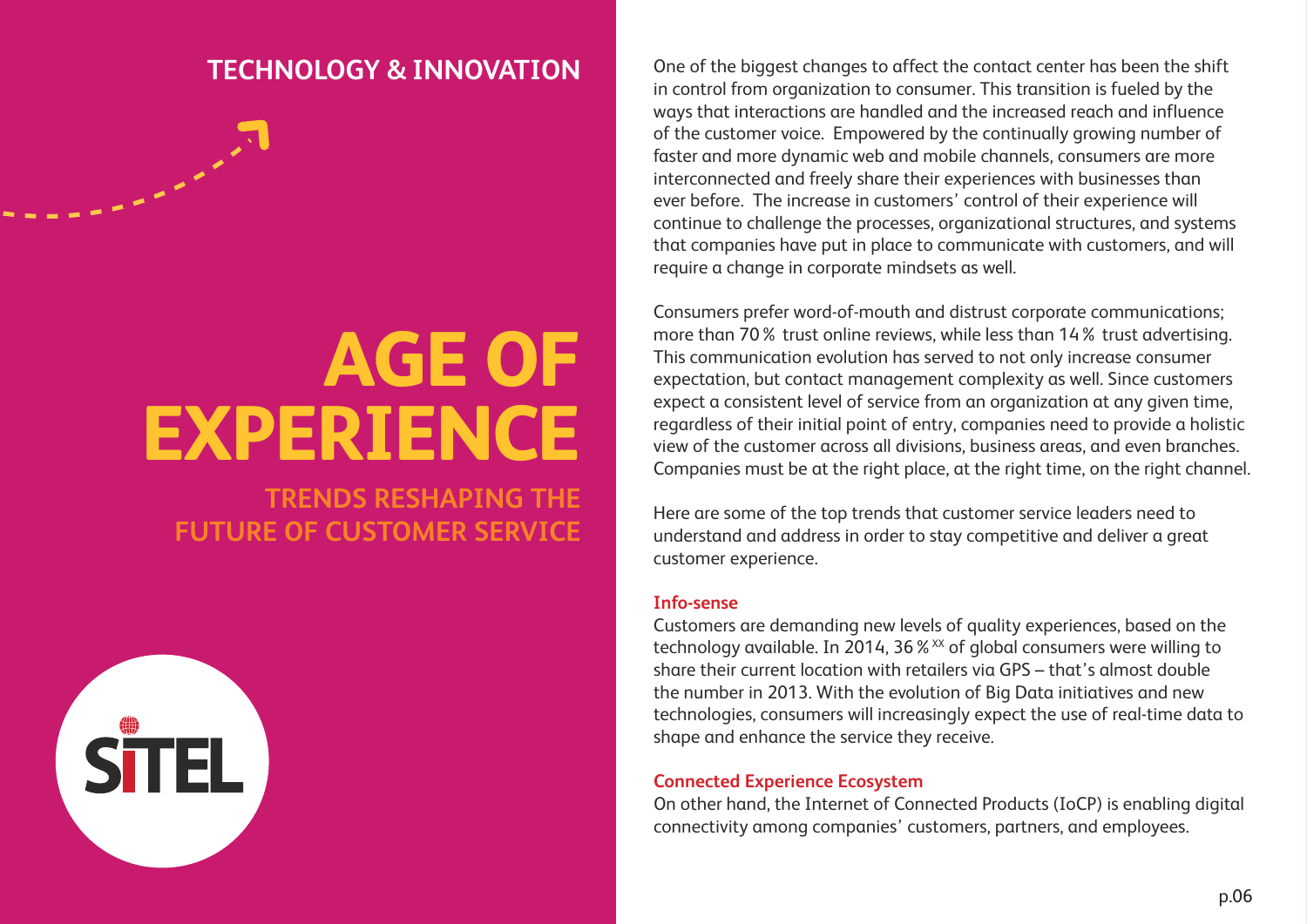

*"In 2014, 36% of global consumers were willing to share their current location with retailers via GPS"*

**OOOOOOOOO OOOOOOOOO** 99999999 00000000 999999999

 $\mathcal{P}$ 

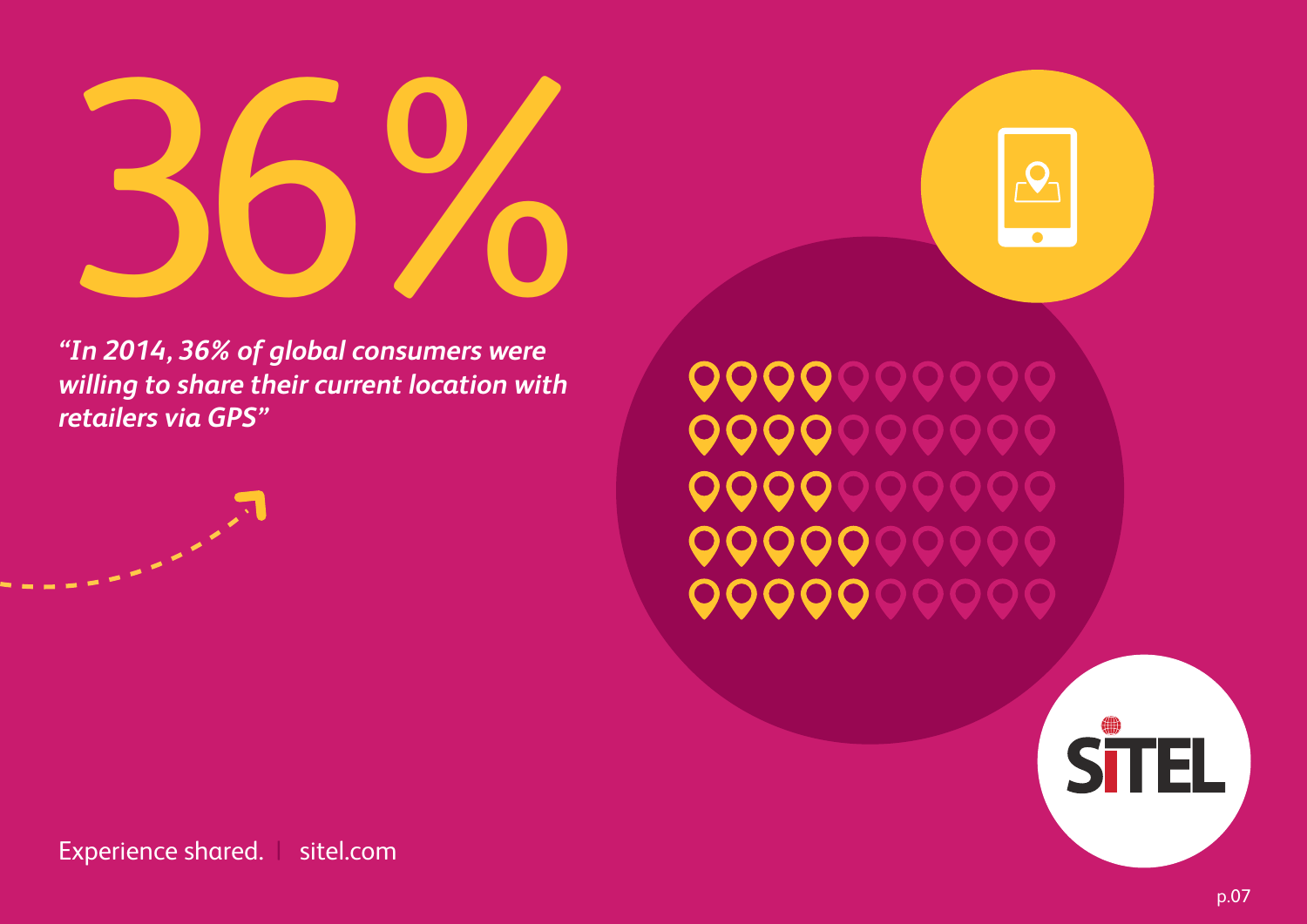Social media, omnichannel, mobility, and other trends come together with connected products driving deeper engagement, enabling companies to gain better business insight, and enable never-imagined experience opportunities and revenue growth.

Enterprises are embracing technology as a catalyst to create new business opportunities — new markets, new products, new services, and new areas of growth. In this context, the Internet of Things (IoT) represents an evolution in which factories are instantly addressing production line problems, hospitals are monitoring and regulating pacemakers and utilities companies are proactively adjusting temperature and lighting according to a customer's requests and preferences, to name just a few examples.

Furthermore, as the number of connected internet devices continues to grow exponentially (by 2020, there will be 75 billion internet-connected devices according to Morgan Stanley), organizations like Sitel will be able to send, receive, gather, analyze, and respond to events from any connected device, increasing sensibly the chance to enhance their experience, build trust and strengthen customer relationships.

#### *Key Takeaways:*

• While social, mobile, analytics, and cloud still drive customer relations' trends, the focus now is on new ways that emerging technologies like IoT are being woven into the next generation of business strategies across almost every industry.

• Organizations looking to reimagine themselves in a technologydriven world set forth on their journey to becoming digital businesses. Many organizations were experimenting, while others were making larger investments. But all are now counting on technology to create stronger customer relationships and fuel their next wave of growth.

• BPO companies like Sitel are investing in research and solutions

to help put the Internet of Things to work for our clients by giving them the ability to:

- *Figure out how to connect millions of contacts, objects and events, converting the data into tangible business results with local decision making.*
- *Support the development of new processes and systems of interaction with people, mobile devices, sensors, machines and applications, creating a truly omnichannel environment.*
- *Reimagine our business and improve customer experiences by receiving and responding to events in near-real time (e.g; Disney MagicBand business case)*

#### **Mobility**

According to a leading research firm, the incremental amount of traffic being added to the mobile internet by 2016 alone is approximately three times the estimated size of the entire mobile internet in 2012. Today, more than 50% of internet users in the U.S., U.K. and Japan access the web via a mobile device. Just four years from now, one billion consumers will have smartphones.

The proliferation of smartphones and mobile devices will continue to super-charge customers' expectations for anytime, anywhere, on-demand support for any problem. The first one to effectively solve a customer's problem will win. Mobile will also present new and unique opportunities for marketers to take advantage of location data to provide timely and compelling offers. This should provide for proactive service notifications based on proximity as well a improve customer experience by reducing effort. Businesses must be prepared to both support and innovate as mobile customer expectations grow.

With more than half of users adopting smartphones around the world, customers are gravitating to mobile web and custom applications (apps) as their primary portal for services and the main method of communication. Interestingly, new challenges spring up around integration of the devices with other systems, carrier issues, hardware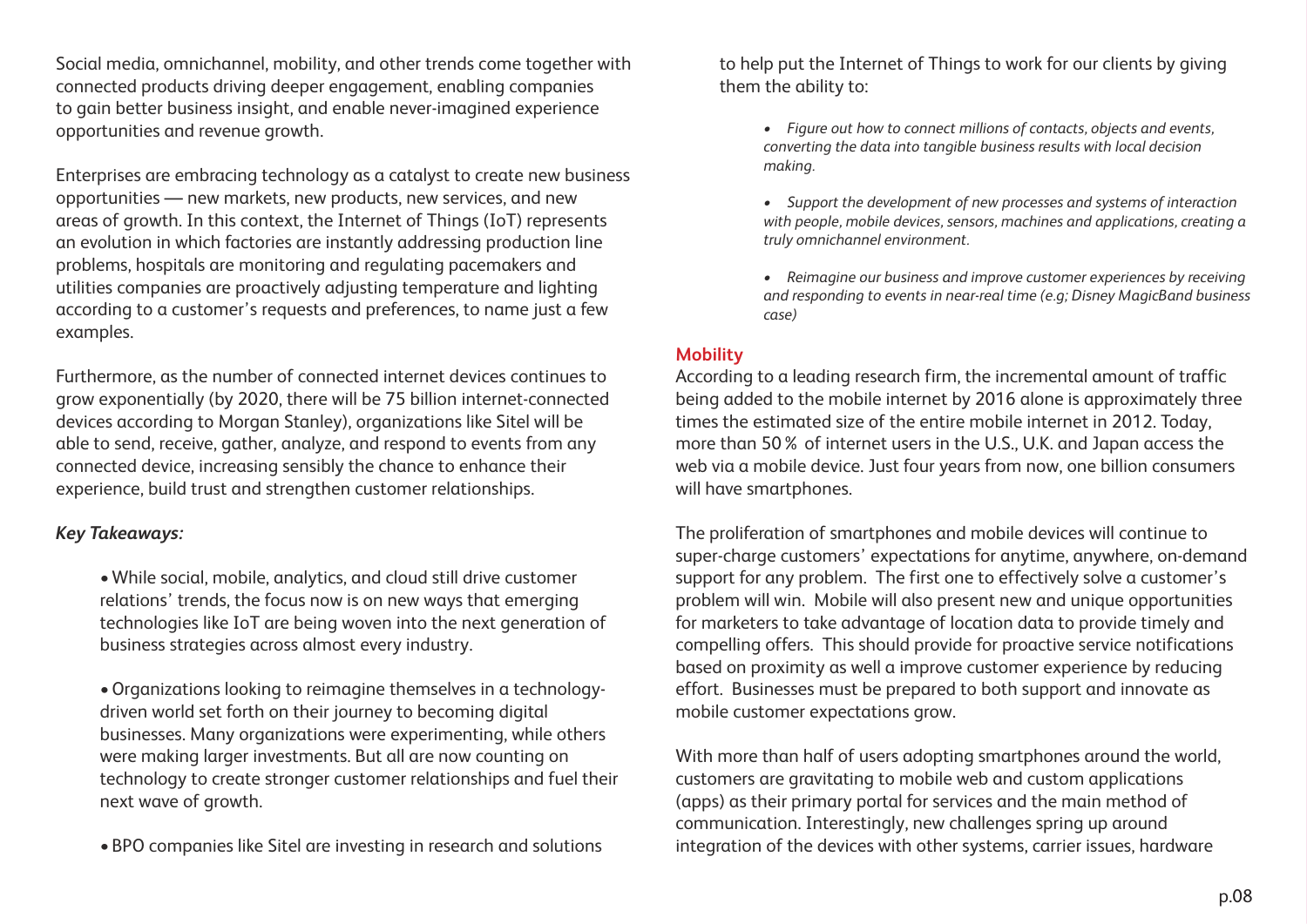

*"Today, more than 50% of internet users in the U.S., U.K. and Japan access the web via mobile device"*





 $\bullet\bullet\bullet$ 

**WWW**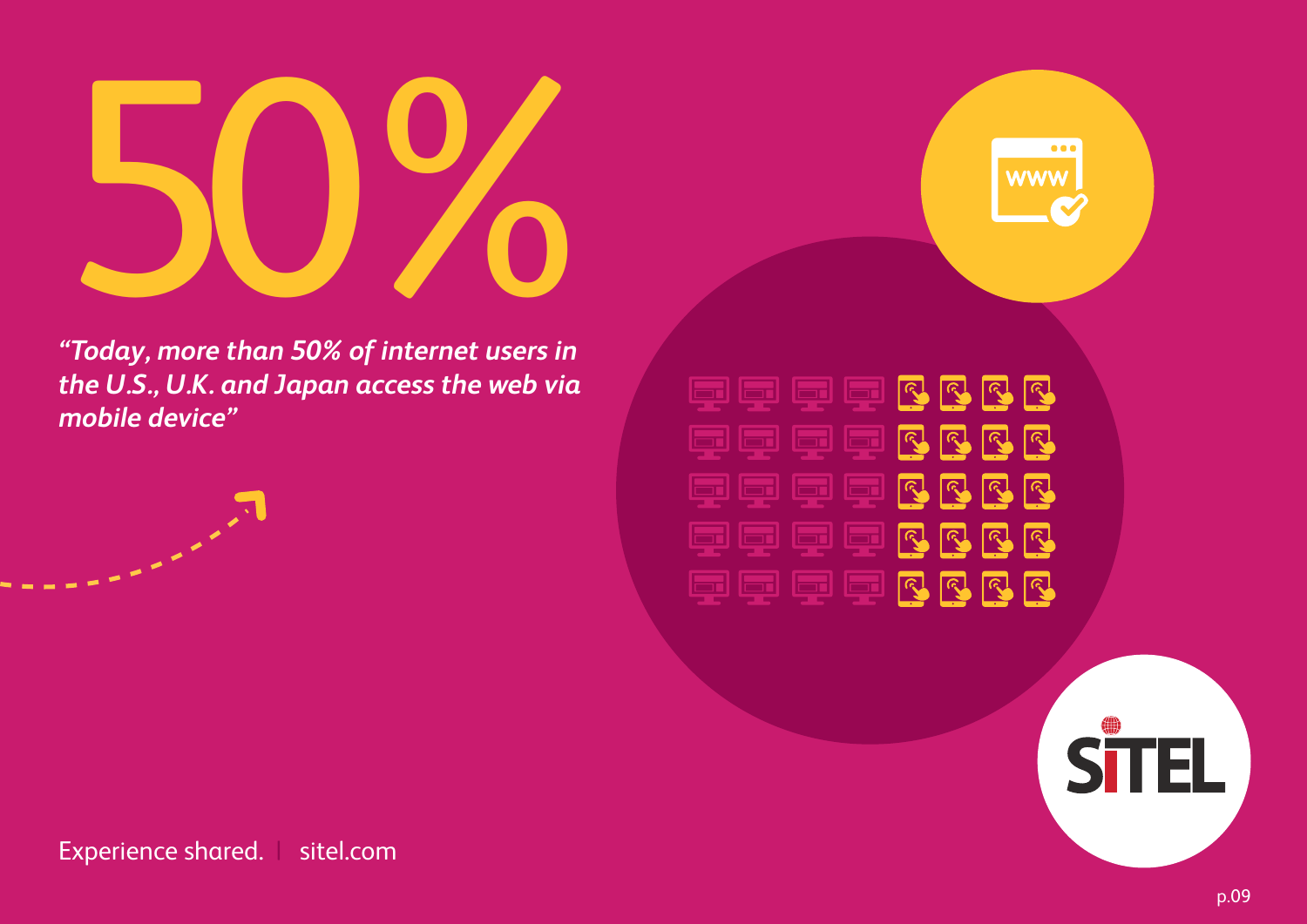and software issues and point-of-sale issues, etc. All of these new issues are increasingly complex and in many cases cross-ownership between device manufacturer, carrier, app designer or reseller. It is still unclear who will own the resolution for technical issues.

That said, well beyond the bespoke traditional outbound telemarketing campaign, the years ahead will see many businesses transforming core support processes to optimize them for creating revenue in the mobile world. 69%of business-to-consumer (B2C) organizations surveyed consider contact centers to be critical to revenue generation<sup>v</sup>.

Consumers have amazing options at their fingertips, enabled by information, services, and the ability to shop from anywhere via any number of personal technology devices. According to Forrester Research, more than 40%of Western Europeans purchase goods online, with Germany, Switzerland and France all reporting more than 50% of consumers doing so. In the US, 67% of consumers currently shop online, using four or five web outlets $V<sup>I</sup>$ .

Executives across the enterprise are recognizing that every touchpoint must first retain a customer and then turn positive experiences into improvements to the bottom line. In recent research<sup>VII</sup>, it was noted that companies need to become far more innovative, rebooting their strategy to emphasize quality and customer experience, not price. In a fastmoving and ultra-competitive marketplace, the customer service agents who are listening and engaging are the part of the business creating meaningful value at moments that matter.

#### **Face time, any time.**

Service interactions via video will also continue to grow as brands strive to induce a human element into the conversation. This doesn't have to be about dealing with customer questions or complaints in a more engaging way, but it's about make offering new experiences, trials and tests via webcam. According to some top tier retailers (e.g; Amazon) among tablet owners, 75% of customer service interactions now come via the "Video" button.

#### **Winds of Cloud**

Gartner says the worldwide cloud services market surpassed \$109 billion in 2012<sup>VIII</sup> and the demand for managed services keeps growing significantly, outpacing the traditional deployment model of buying and managing unified communications and collaboration technology onsite. A growing number of companies are choosing hosted collaboration services, letting providers host dedicated equipment for them, or paying a license fee to have collaboration services delivered by a service provider over the cloud.

The key to taking advantage of this growth will be understanding the nuances of the opportunity within service segments and geographic regions, and then prioritizing investments in line with the opportunities. The ability to dynamically provision, pay, and scale on-demand is changing how most businesses will deploy IT in the future. Cloud computing will make it possible to turn on services when needed and shut them down when they're not.

#### **Social Media**

One of the most significant trends over the last three years is the rise of social media outside marketing and inside customer service. Social media is moving beyond contacts and interactions to a culture of community and collaboration for the most progressive companies. More than 23% of consumers from the age of 18-32 prefer social media when learning about products. Consumers are no longer relying solely on the traditional channels of phone and email. They are interacting online with peers over sponsored communities and over the public cloud via Facebook, Twitter, Instagram, and Pinterest.

Consumers and consumer groups are setting up social media and other online advice services themselves. Approximately 83% of consumers tell their friends if they get a good deal, demonstrating that the demand for advice from fellow customers is present and strong enough to influence companies around the globe<sup>IX</sup>.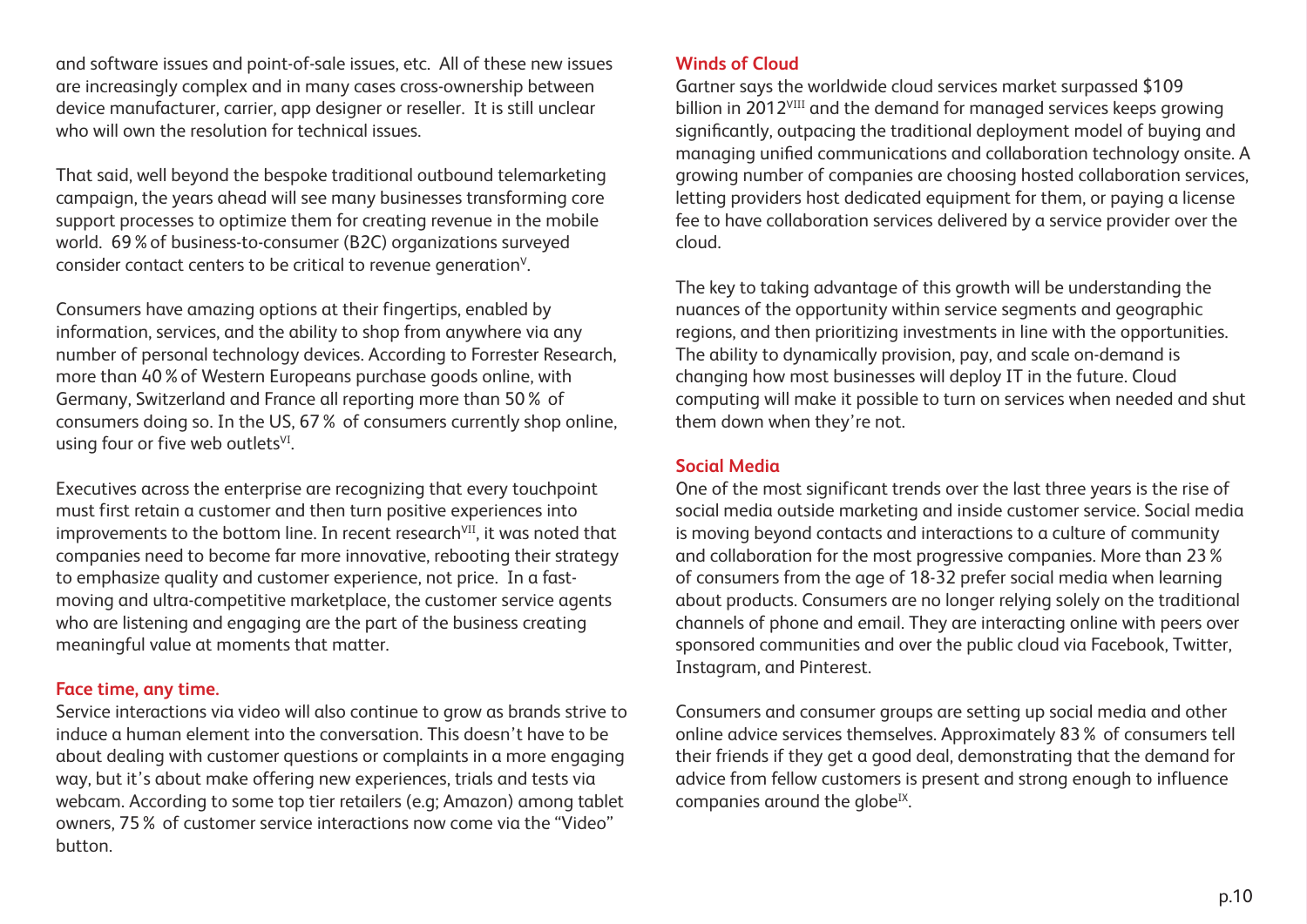

*"More than 23% of consumers from the age of 18-32 prefer social media when learning about products.*



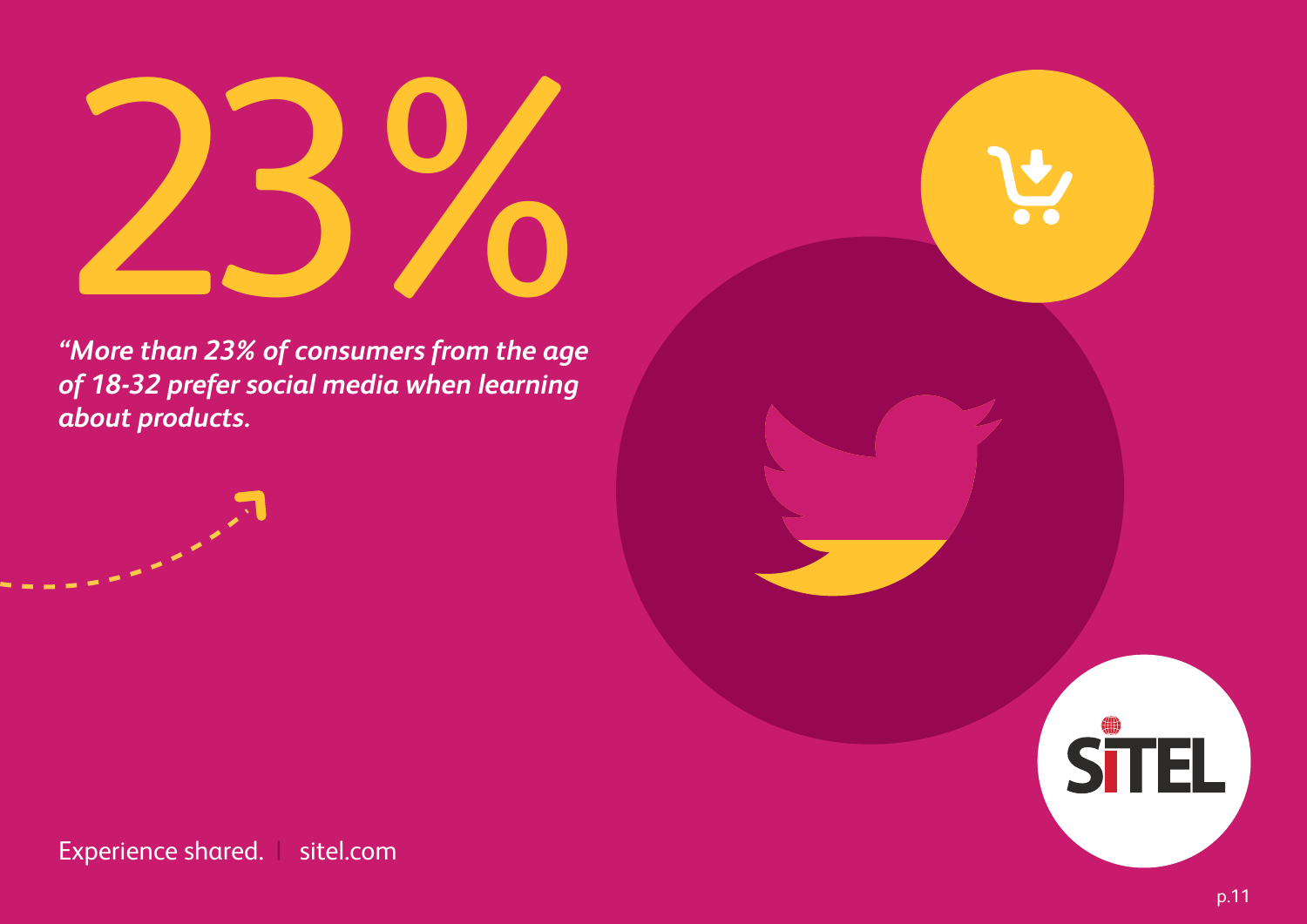### **CUSTOMER SERVICE OPERATIONS**

## **AGE OF EXPERIENCE**

**TRENDS RESHAPING THE FUTURE OF CUSTOMER SERVICE**



Customers want more than products and companies must deliver more than goods. By 2020, customer experience will overtake price and product as the key brand differentiator<sup>x</sup> and already by 2015 smart brands will see delivery as much more than functional.

Customer service ranks as the #1 factor influencing how much a consumer trusts a company, but 92% of companies reported a decline in customer satisfaction, with consumers most disappointed by inconsistent service. New Customer Service Operations need to develop a culture of continuous improvement, in which everyone keeps a sharp watch for opportunities to improve the overall system – but what are the key elements to measure?

In a business environment where simplified marketing metrics have the strongest appeal in the boardroom, the Customer Effort Score (CES) follows Net Promoter Score (NPS) as a desirable way to quickly understand if the organization is delivering on the customer experience<sup>XI</sup>. However, there is no silver bullet; simplified metrics do not tell the whole story, and decision makers may ignore the blind spots at their peril. This is true of NPS and is also the case with CES.

#### **Customer Effort**

One of the key oversights organizations face when applying Key Performance Indicators (KPIs) is that the customer metrics end up defining the customer experience strategy. This paper aims to explain Customer Effort and how it applies to service delivery in organizations, its role in the constellation of customer metrics, and generally how to ensure customer experience metrics are enablers of the business strategy rather than an end in themselves.

Customer Effort tends to only apply to customer interactions and not to the whole customer experience, leading to a raft of reasons why a Customer Effort Score may not be appropriate as the only customer experience measure on which to rely.

Rather, Customer Effort is a concept and if CES is used, it should be seen as complementary to core metrics like Customer Satisfaction (CSAT) and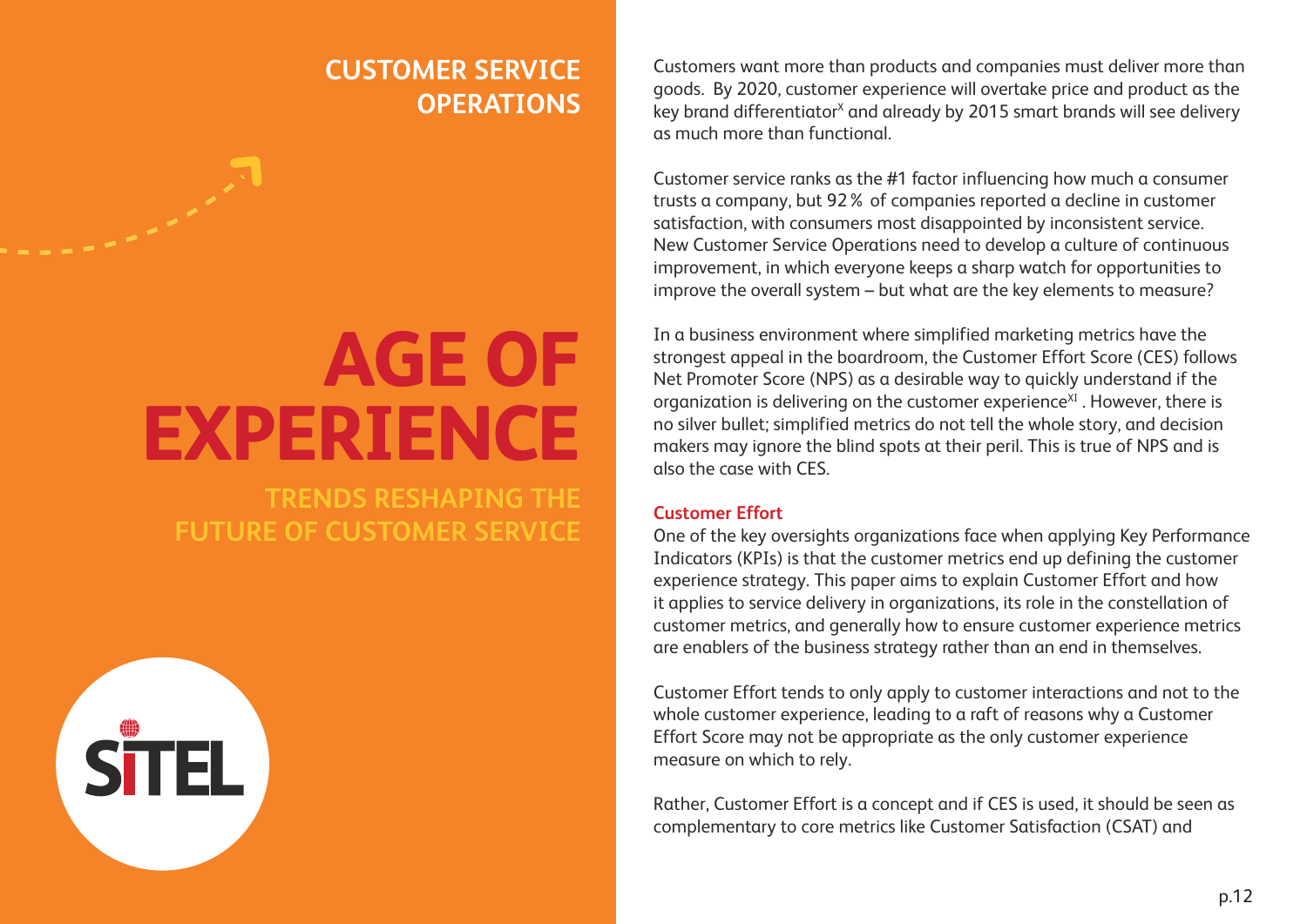NPS, but by itself it is not the answer to effective management of the entire customer experience.

#### **Proactive Customer Service**

Financier Warren Buffett has noted, "Price is what you pay; value is what you get." Customers have shown time and time again that they are willing to pay more for higher perceived value in any market sector and companies are planning to monetize this trend. Proactive customer service providers are anticipating needs, allowing companies to provide greatly differentiated, high-touch services that reinforce the company's brand identity and customer value proposition. 2015 will continue to see companies increasing their spend on proactive customer service to delight customers with convenient, useful information at their moment of greatest need.

#### **Customer Experience is Moving to Recentralization**

Multi-channel is quickly becoming passé as omni-channel gives way to the power of the customer to drive interactions. For 10 years, businesses have aggressively been chasing new channels and layering them on operationally, trying to engineer to the lowest cost to serve. Expect customer service organizations to better align their channel strategy this year to support their customers' needs. Expect them to also work on guiding customers to the right channel based on the complexity and time sensitivity of interactions.

Logic has dictated that the more calls we push to IVR, web self-service, and automation the lower our cost and the better our business. This logical approach, however, has been flipped on its head with the new customer experiences pressure that now exists. In a recent research report, 86% of customers said that they will pay MORE for a better customer experience<sup>XII</sup>. This means that each interaction across channels and over time must be consistent, positive and on target with a company's brand promise.

Social customer communities, multichannel knowledge management, mobile virtual agents, and natural language processing will have the

the biggest impact on the customer service experience in the coming years. Brands that don't innovate around these trends—and that fail to serve customers where, when, and how they want to be served—will suffer. The winners will be the businesses that learn to run a thread through all channels and experiences by centralizing with omni-channel strategies.

#### **Self-support**

The Forrester survey found that 44% of respondents believe the ability to get quick answers from a live chat representative during an online purchase is "one of the most important features a website can offer." But this is not about "online chat." Across all demographics, voice is still the primary communication channel used, but is quickly followed by self-service channels. Expect companies to keep investing to streamline development and reduce ongoing maintenance efforts with an architecture that enables reuse of core automation components across multiple self-service channels.

Advanced IVR applications and Visual IVRs enable companies to provide low-cost personalized multichannel self-service 24 hours a day, 7 days a week. Technologies such as speech recognition and personalization serve to offer a more natural, effective, and less frustrating interaction than traditional touch-tone systems. Many customers prefer to complete account management tasks, pay bills, and place service orders via an automated system rather than wait for a live representative.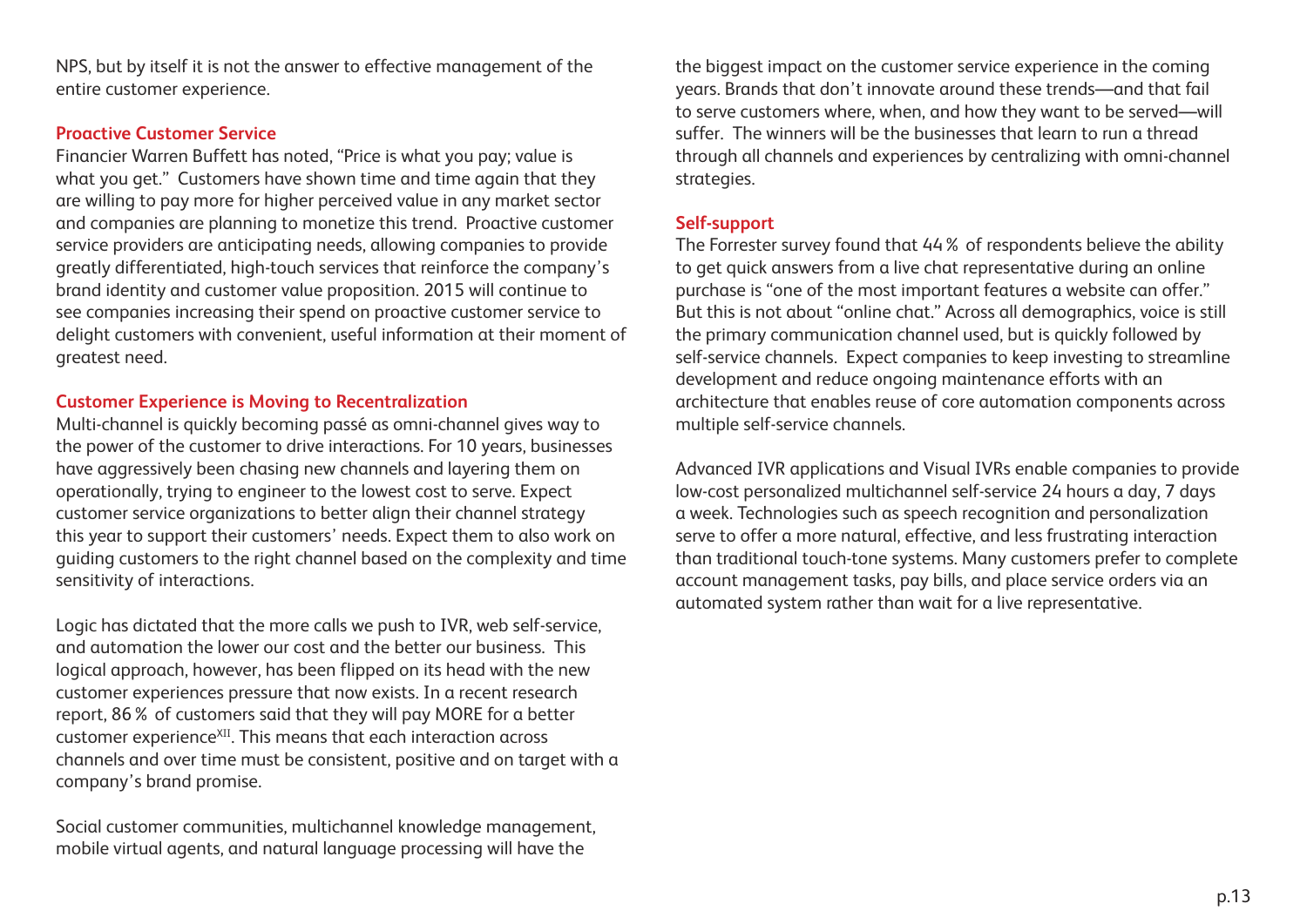# $\begin{array}{c} 1 \ 44\%$  of people believe the ability

*"... 44% of people believe the ability to get quick answers from a live chat representative during an online purchase is "one of the most important features a website can offer"* 

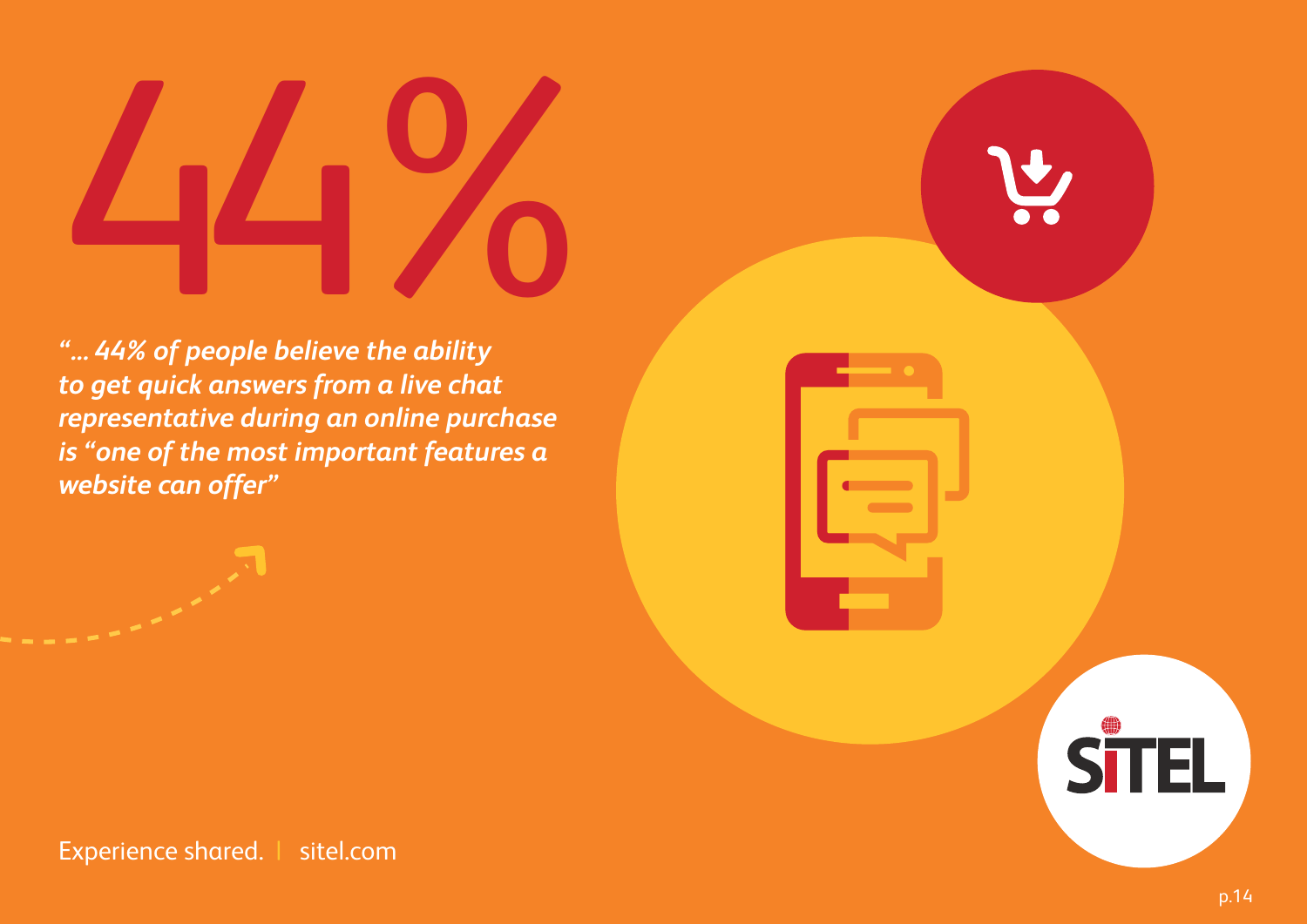# **AGE OF EXPERIENCE**

**TRENDS RESHAPING THE FUTURE OF CUSTOMER SERVICE**

**STEL** 

**EMPLOYEE MANAGEMENT** No matter your industry, or the size of your company, one tenet holds true: No customer service strategy can be effective unless the front-line people are motivated and trained to do so. Motivation and training is, of course, the natural domain of HR, which typically conducts annual, monthly and even hourly performance reviews, sets personal goals, and manages employee incentive and competency development programs.

> However, we can also expect to see companies investing in a proprietary suite of technologies, training processes and tools in the areas of talent acquisition, learning services, knowledge management, workforce collaboration and performance optimization. Innovation in the field of human capital management is one of the key capabilities mapped by top tier companies in the industry to enable a consistent, scalable and flexible workforce.

> Here are some of the top trends that customer service leaders are pointing as critical in order to stay attractive to employees and enhance their employee's satisfaction.

#### **Analytics & Workforce Intelligence**

In today's world, customer service and human resources leaders understand that data-driven solutions can improve decisions about talent, and, as a result, revenues and profits. Companies are now focusing on the use of data-driven insights to develop actionable plans to better recruit, retain and motivate employees.

Market demand for Workforce Intelligence is on the rise as business leaders increasingly recognize that recruiting, retaining, and motivating the right talent is critical to business growth and prosperity. Equally important is the ability to access and analyze the right information to support talent-related business decisions.

On other hand, linking employee training to companies' business strategies will still be critical. However, simply spending more on training programs won't automatically translate into enhanced productivity. Rather, Workforce Intelligence solutions will clearly define goals and measure the return on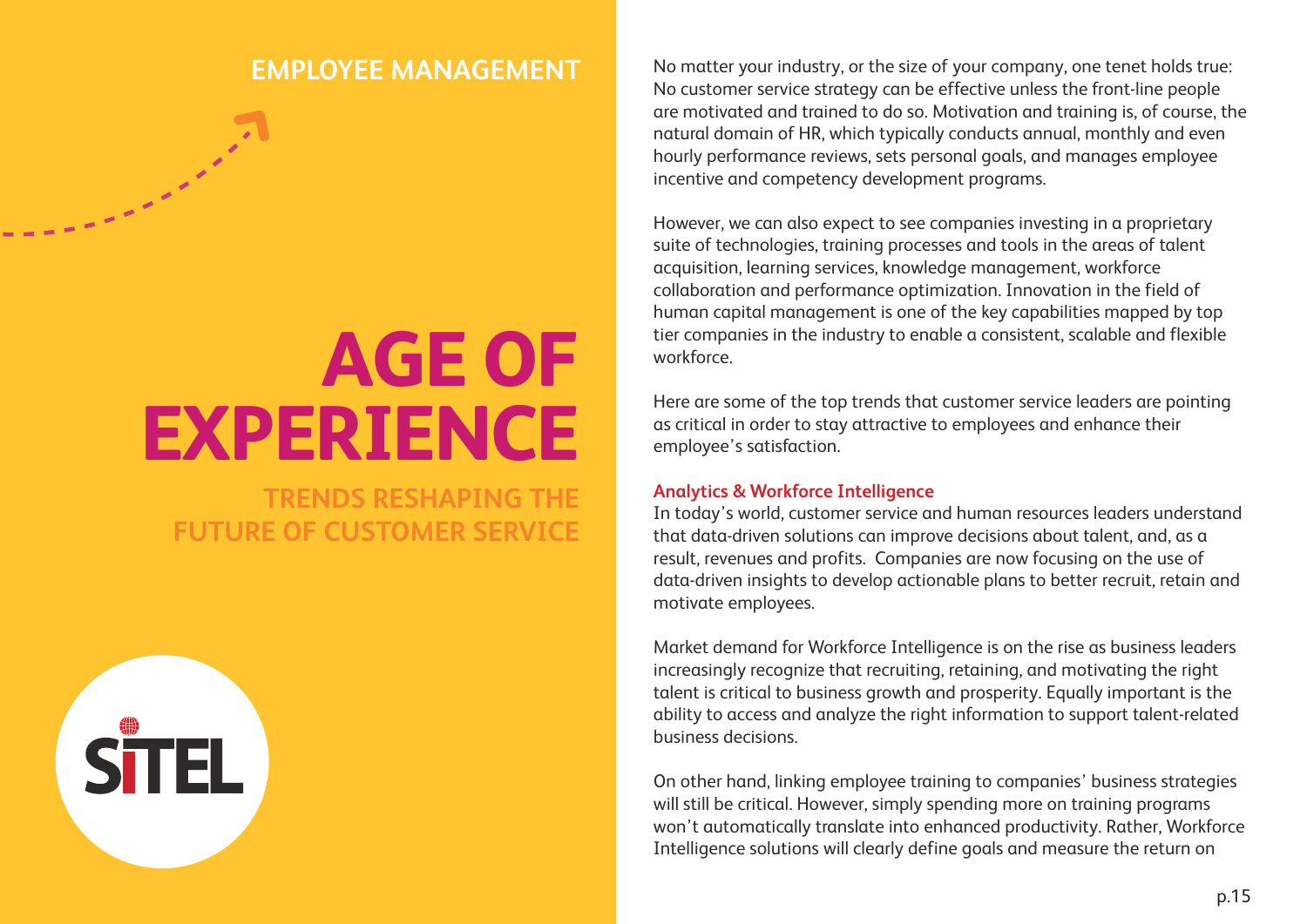

*"... 69% of millennials believe office attendance is unnecessary on a regular basis."*

**AAAAAFF** 合合合合合同同用 合合合合用用用用

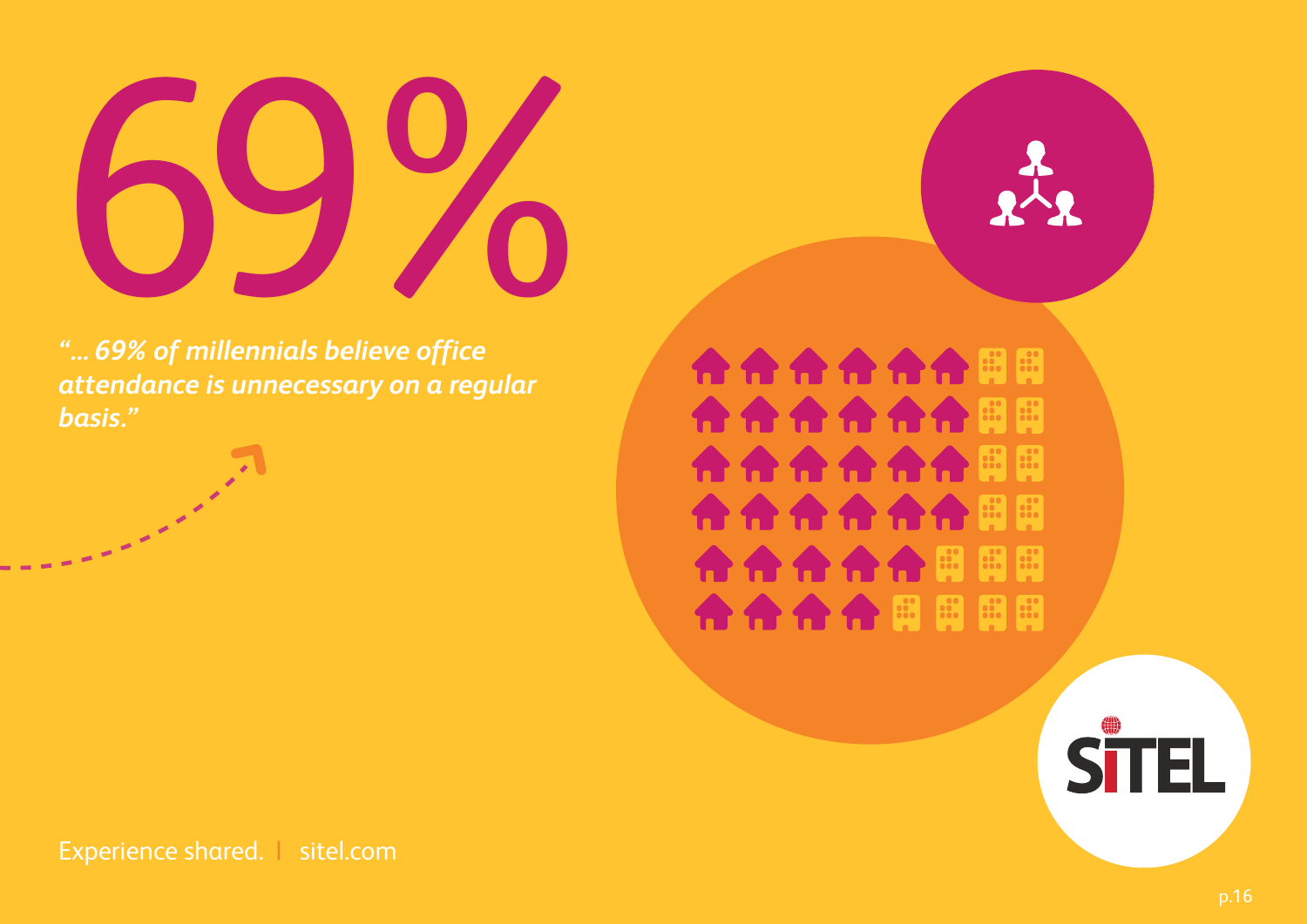investment that companies expect from learning initiatives. By making program goals and program outcomes tangible, companies can ensure tangible improvements.

#### **Generational Shift**

By 2015, millennials will be the majority representation of the workforce, as baby boomers retire in greater and greater numbers<sup>XIII</sup>.

Millennials are known to have significantly different expectations for their employment experience, forcing HR to face challenges of engaging and retaining a new profile of employees, while also ensuring the knowledge and skills of retiring baby boomers are maintained. For instance, 69% of Millennials believe office attendance is unnecessary on a regular basis.

Companies will look to more sophisticated methodologies, tools and processes to better predict, incorporate and react quickly to the changing workforce in order to understand how to best motivate, train, and retain workers.

#### **Gamification**

Industry leaders recognize that contact centers typically have low levels of task discretion and mode rate levels of interaction task, and few contact centers use quality improvement teams and autonomous work groups extensively. This is the case regardless of the education level of the employees. Moreover, performance appraisal and performance monitoring are used extensively<sup>XIV</sup>.

Yet, on the other hand, there is a much greater variability between contact centers in the extent to which they use other human resource practices, such as sophisticated selection, extensive training and performance-related pay. Furthermore, the use of these other human resource practices is not strongly associated with the way jobs are designed. But this scenario is rapidly changing.

Everywhere we turn, it seems there are experts claiming that the best path forward is to engage people with elements of competitive play.

Gamification has now been established as a valid engagement tool in the enterprise to drive workforce and customer engagement and drive business growth.

Customer service organizations have a lot of experience with goal setting, rules, and incentives. What the industry hasn't figured out is how to align work with personal passion and commitment. The big change on Employee Management practices is based on the result of some research that states we enjoy games and spend so much time playing them because it is our choice<sup>xy</sup>. We volunteer to enter their fray.

Meanwhile, the problem with work is that so much of it feels involuntary. Certainly no one forced us or a customer service employee to take a particular job, but whatever sense of excitement or mission we felt as a new recruit has been lost in the daily grind.

Applying game design in the workplace can bring back the thrill of putting points on the board, beating the odds, and accomplishing important goals. Leveraging game mechanics can unleash passion, potential, and personal commitment. Games can help transform the weak links of social media connections and conversations into purposeful networks.

The technology research firm Gartner predicts gamification will be used in 25% of redesigned business processes by 2015. This will grow to more than a \$2.8 billion business by 2016, and 70% of Global 2000 businesses will be managing at least one "gamified" application or system in the following years.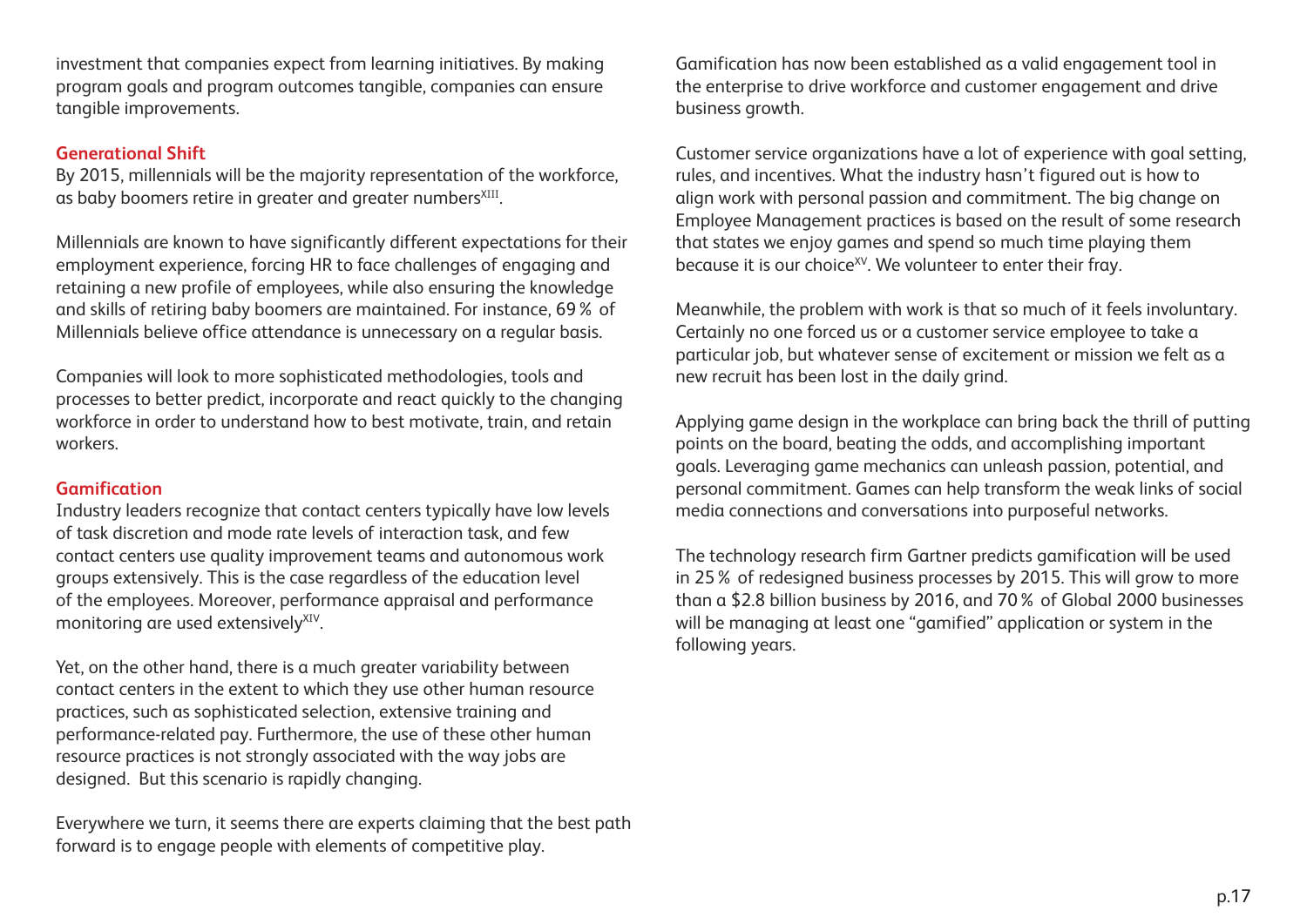# $25\%$

*redesigned business processes by 2015"*

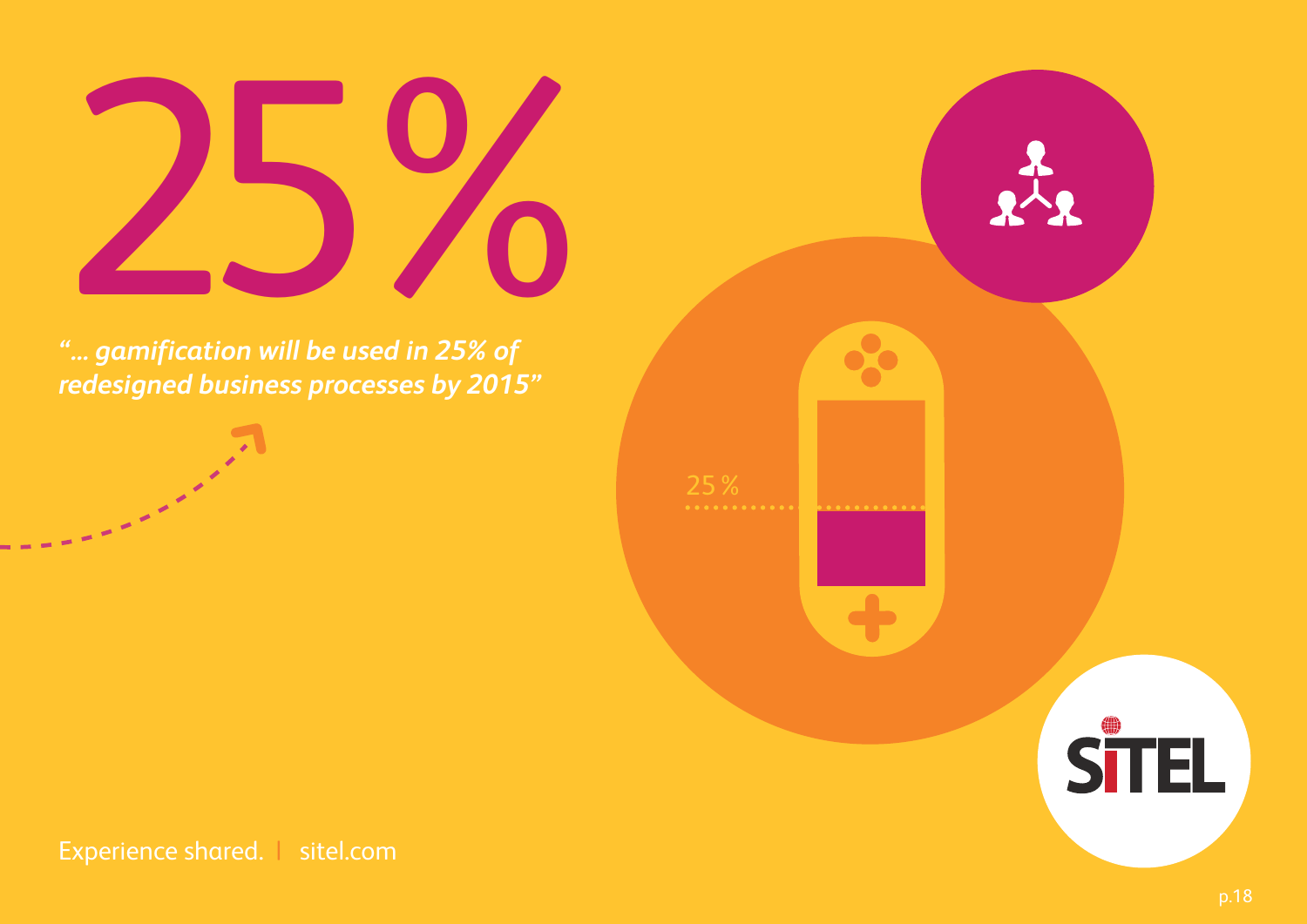## **AGE OF EXPERIENCE**

**TRENDS RESHAPING THE FUTURE OF CUSTOMER SERVICE** 



**GLOBAL SOURCING** Global sourcing (offshore services) is expected to grow to a \$500 billion industry by 2020<sup>XVI</sup>. Despite the political pressure, the popularity of offshore outsourcing is still growing rapidly, spurring innovative relationship models with blended domestic, nearshore and offshore support. Companies that understand and embrace the research and investment required for successful offshore sourcing will reap great rewards, while minimizing risk.

> The annual Offshoring Network Survey <sup>XVII</sup> results show increasing demand for engineering, product development, and research and development activities. Consequently, there will be a significant shift in the volume of service functions from developed to developing countries that have socioeconomic and political stability, access to a competent human resource base and rock-solid infrastructure. However, to most successful companies, outsourcing is not only about offshoring to one low-cost location, it's about blending onsite, home-based, offshore and nearshore capabilities, supported by a proven global operations model.

#### **Automation-enabled Self-service the First line of Satisfaction**

Customers expect to be able to self-serve on the web or in the IVR without human interaction/escalation.

#### **Offshore is as Essential as Ever for Scale in a Cost Competitive world**

With nearly 500 million Spanish speakers, 400 million English speakers, 100 million German and 100 million French speakers, it is important to have global language solutions that will scale cost effectively. Mature and proven operating centers exist in safe and secure countries. The sourcing of customer experience management jobs is driving the globalization that is enhancing the stability of economies and cultures by providing jobs and education.

#### **Nearshore is Key to Business Continuity and Critical Language Support**

In any operation of significant scale there is a need for geographic diversification to ensure operating stability with redundancy and separation. Nearshore solutions across the globe offer customer experience operations with close proximity that complement larger scale operations in lower cost offshore destinations. Central America, for example, is an ideal offshoring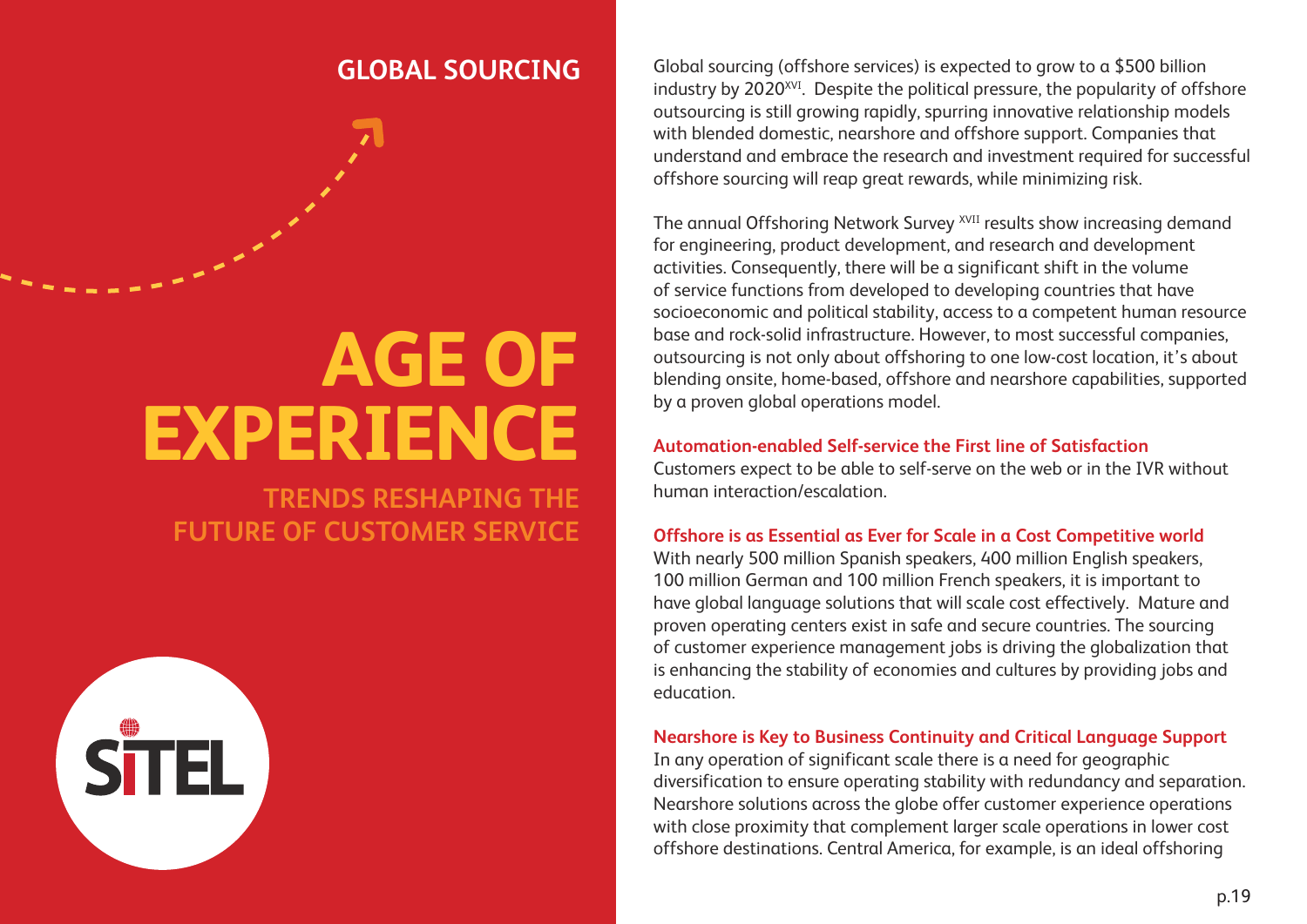# $12%$

*"... currently 12% of contact centers with formal workforce management programs are utilizing home-based agents"*



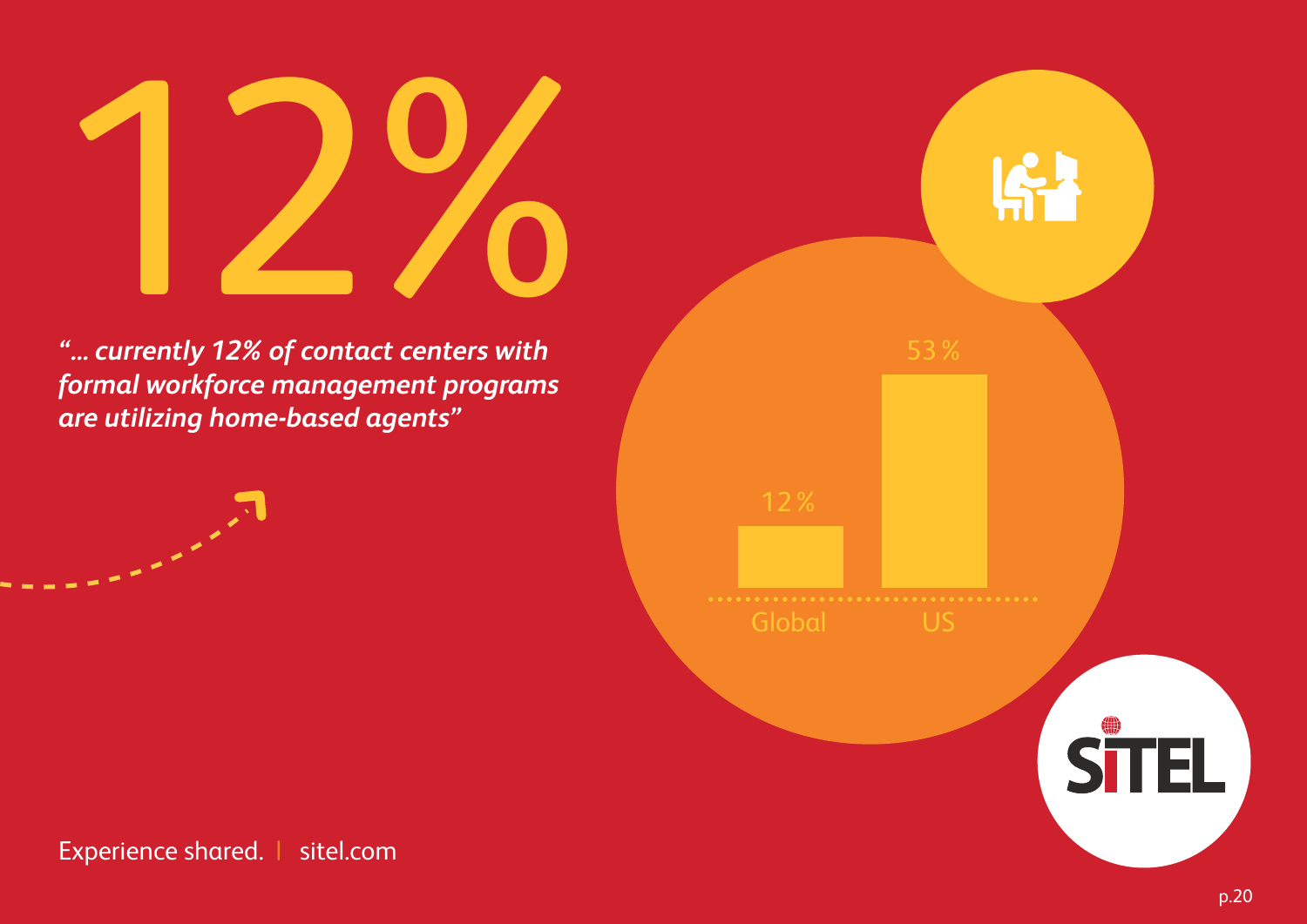location for U.S. and Canadian businesses. With compatible time zones and short flight times, these locations can seamlessly provide quality, costeffective customer experiences.

Homeshore capability must set the standard for service expectation. Domestic customer experience operations are vital to a large scale customer experience operation as a benchmark for global operations and as an enterprise leader to establish standards.

#### **Home-Based Agents Complete the Chain**

The time is right for home-based agents to massively take off and reach a new level of maturity. Technologies have addressed bandwidth, security and reliability concerns. It is becoming common for home-based agent positions to meet or exceed the security standards of a brick-and-mortar site. The adoption curve has reached a critical mass and work-at-home employees exceeded 100,000 in 2013. Added pressure to bring higher value service back from offshore locations is also a major driver for adding home agents.

As transformation initiatives evolve, many will include home-based agents to fill in the complex parts of a complete solution. Home-based agents will fill in the peak staffing requirements with part-time labor and will provide specialty agents with unique training and language capabilities. The more complicated the role to staff, the more likely home-based agents will fit the bill and fill the role.

A recent benchmark report<sup>XVIII</sup> shows that currently 12% of contact centers with formal workforce management programs are utilizing home-based agents. According to the National Association of Call Centers, 53%of US contact centers already have some portion of their agents working from home. As the job of an agent becomes more complex, moving to an home-based agents model is one way many companies are finding a more educated, stable workforce — wherever they live.

#### **REFERENCES**

<sup>1</sup> American Express Service Study, September 2013 II 2014 Call Center IQ, Call Center Executive Priorities Report III Deloitte, 2013 Global Contact Center Survey  $I<sup>N</sup>$  "The truth about customer experience," by Ewan Duncan, Conor Jones, and Alex Rawson, Harvard Business Review, September 2013. V Source: Loudhouse Research Survey: Call Centers Are Expected to Create Revenue,- December 22, 2010 VI US Online Retail Forecast, 2010 To 2015, Forrester Research, Inc., February 2011 **VII** "Customers take control", December 2011, PWC VIII Gartner Symposium/ITxpo, September 2012 IX According to JWT Intelligence (December 2010) X Walker, Customers 2020 Report XI How to use Customer Effort as a Customer Experience Measure, GFK XII 2011 Customer Experience Impact (CEI) Report, RightNow **XIII** The U.S Bureau of Labor Statistics XIV David Holman, Stephen Wood, Chris Stride, The Institute of Work Psychology University of Sheffield XV "If All of Work Were Gamified", Saul Kaplan <sup>XVI</sup> International Journal of Innovation, Management and Technology, Vol. 3, No. 1, February 2012 XVII International Journal of Innovation, Management and Technology, Vol. 3, No. 1, February 2012 XVIII "Workforce Management in the Contact Center: Optimizing Agent Scheduling and Productivity to Improve Customer Experience Results, January 2012 IXX "The New Workplace Currency It's Not Just Salary Anymore", Cisco Study, November 2011